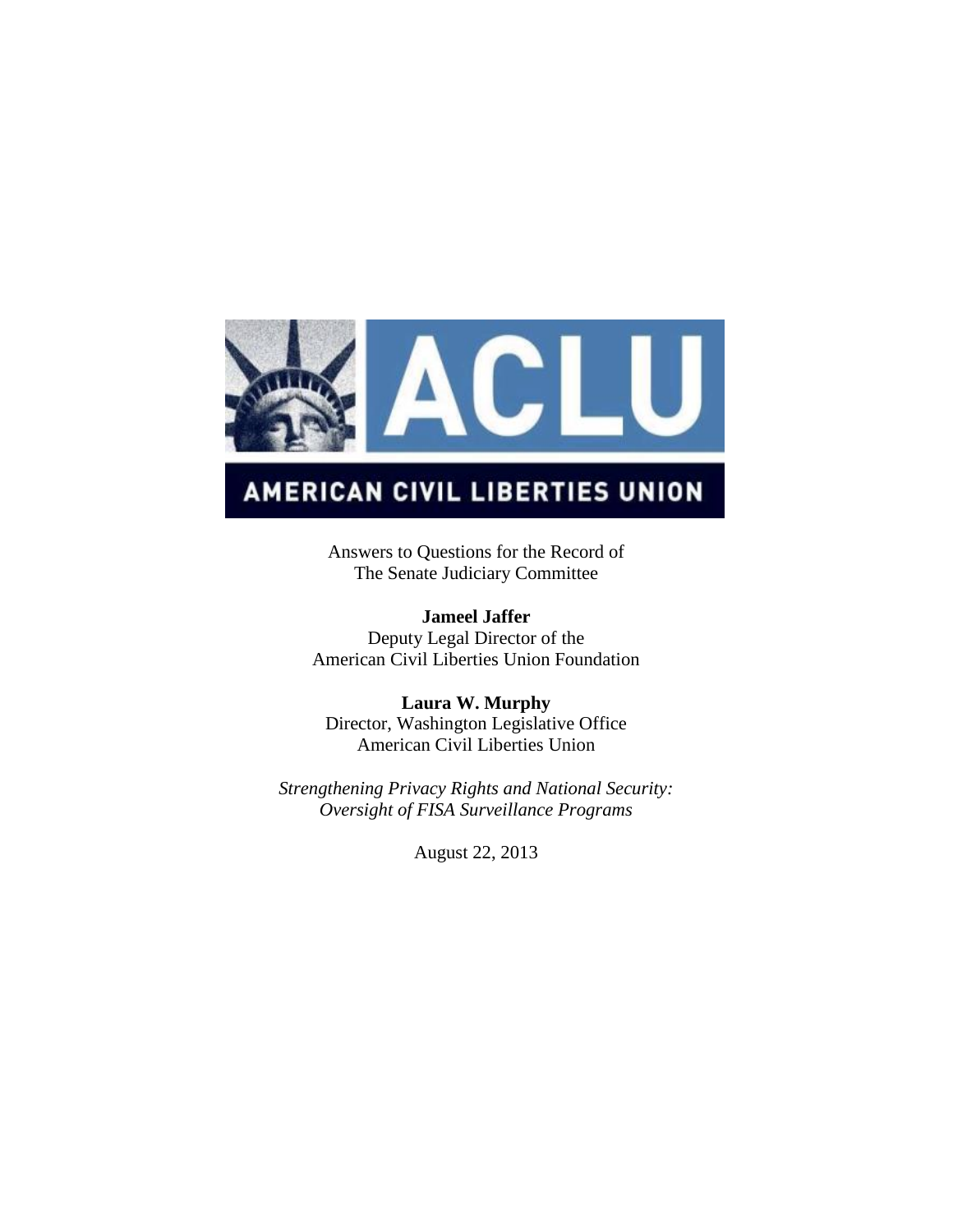#### **QUESTIONS FROM THE CHAIRMAN**

- **1. Your written testimony discusses the constitutional implications of the Section 215 phone records program. We have heard government witnesses state repeatedly that under the 1979 case of** *Smith v. Maryland***, phone records and other digital data are not protected by the Fourth Amendment because we have already revealed them to a third party, and that only the contents of our communications are protected.**
	- **Q: Do you agree that the** *Smith v. Maryland* **case provides definitive guidance on the constitutional standard to be applied to the bulk collection of telephone metadata under the Section 215 program? Is there case law suggesting that courts are reconsidering this doctrine in the face of new technology?**
	- **Q: In today's world of technological convergence, social media, web browsing, and location-enabled devices, is it possible to draw a clear line between content that is protected by the Fourth Amendment, and non-content information that is not? What implications does this have for the constitutional analysis that is based on this distinction?**

The government's reliance on *Smith v. Maryland*, 442 U.S. 735 (1979), is misplaced. The Supreme Court held in *Smith* that the government's use of a so-called "pen register" did not constitute a search under the Fourth Amendment, but the technology at issue in that case was very primitive—it tracked the numbers being dialed, but it did not indicate which calls were completed, let alone the duration of those calls. *Id.* at 741. The pen register was in place for less than two days, and it was directed at a single criminal suspect. *Id.* at 737 (noting that pen register was installed after woman who had been robbed began receiving threatening and obscene phone calls from man purporting to be robber). Moreover, the information the pen register yielded was not aggregated with information from other pen registers, let alone with information relating to hundreds of millions of innocent people. *Id.* Nothing in *Smith*—a case involving narrow surveillance directed at a specific criminal suspect over a very limited time period—remotely suggests that the Constitution would be indifferent to the government's mass collection of sensitive information about every single phone call made or received in the United States over a period of seven years. It is also important to remember that *Smith* was decided in 1979, when the government lacked the technological capability to conduct generalized surveillance of telephony metadata, to store the huge volumes of information that would be generated by it, or to analyze that information quickly.

The more relevant case is *United States v. Jones*, 132 S. Ct. 945 (2012), in which five Justices of the Supreme Court concluded that the government's long-term collection and aggregation of location information constituted a search. In *Jones,* the Supreme Court considered whether police had conducted a Fourth Amendment search when they attached a GPS tracking device to a vehicle and monitored its movements over a period of twenty-eight days. The Court held that the installation of the GPS device and the use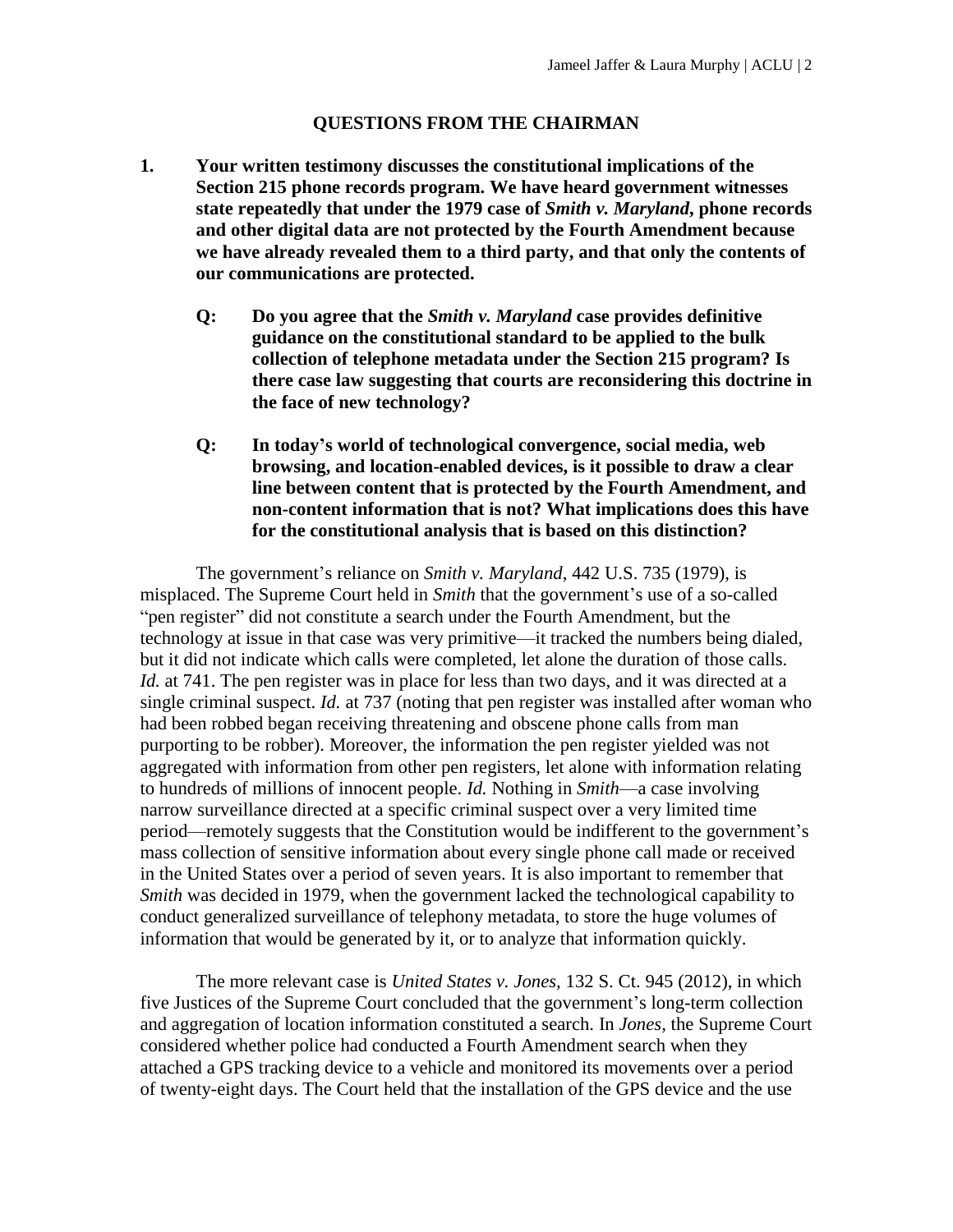of it to monitor the vehicle's movements constituted a search because it involved a trespass "conjoined with . . . an attempt to find something or to obtain information." *Id.* at 951 n.5. In two concurring opinions, five Justices concluded that the surveillance constituted a search because it "impinge<sup>[d]</sup> on expectations of privacy." *Id.* at 964 (Alito, J., concurring); *accord id.* at 955 (Sotomayor, J., concurring). Justice Sotomayor explained:

GPS monitoring generates a precise, comprehensive record of a person's public movements that reflects a wealth of detail about her familial, political, professional, religious, and sexual associations. The Government can store such records and efficiently mine them for information years into the future. And because GPS monitoring is cheap in comparison to conventional surveillance techniques and, by design, proceeds surreptitiously, it evades the ordinary checks that constrain abusive law enforcement practices: limited police resources and community hostility.

*Id*. at 955–56 (citations and quotation marks omitted); *see also id.* at 964 (Alito, J., concurring).

What the five concurring Justices observed of long-term location tracking is equally true of the NSA's telephony metadata program. Call records can reveal personal relationships, medical issues, and political and religious affiliations. The government has sought to reassure the public that this program collects "only" metadata, not content, but metadata can be very rich, and the aggregation of metadata permits the government to assemble comprehensive maps of citizens' relationships to one another.

To the extent the government's argument is that individuals lack a constitutionally protected privacy interest in telephony metadata because that information has been shared with telecommunications companies, this argument, too, is mistaken. *Jones* makes clear that mere fact that a person has shared information with the public or a third party does not mean that the person lacks a constitutionally protected privacy interest in it. *Jones*, moreover, is only the most recent in a line of Supreme Court cases confirming that the so-called "third-party records doctrine" is more nuanced than the government contends it is. *See, e.g.*, *Florida v. Jardines*, 133 S. Ct. 1409 (2013) (odors detectable by police dog that emanate outside of a home); *Kyllo v. United States*, 533 U.S. 27 (2001) (thermal imaging available outside a home); *Ferguson v. City of Charleston*, 532 U.S. 67, 78 (2001) (diagnostic-test results in hospital); *Bond v. United States*, 529 U.S. 334, 338–39 (2000) (personal luggage in overhead bin on bus).

**2. As an alternative to the government bulk collection of telephone metadata under Section 215, some have proposed requiring the telecommunications providers to retain these records for five years so the records can be searched when it is deemed necessary.**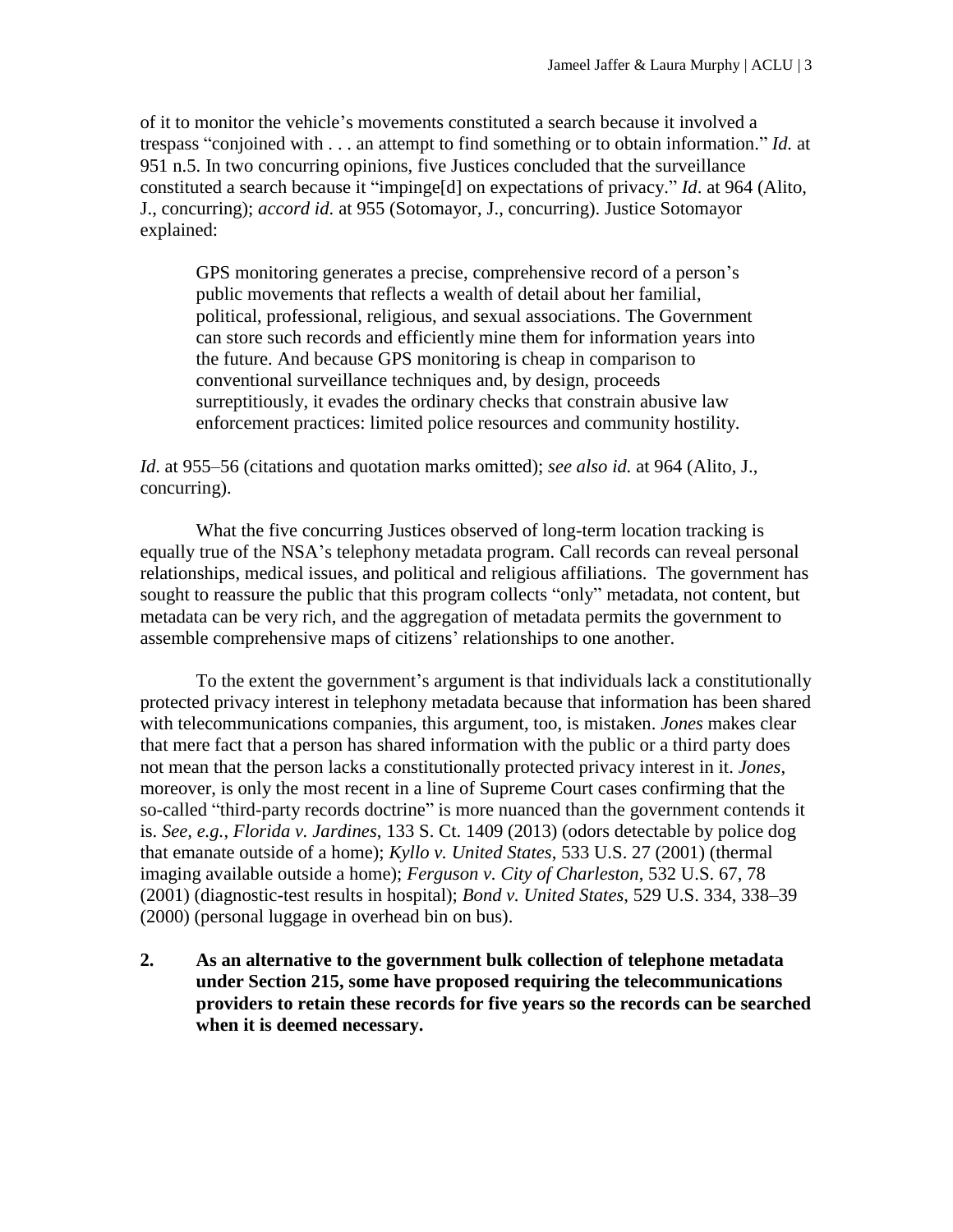# **Q: Do you believe that such an arrangement would alleviate any privacy concerns that may exist with regard to the Section 215 bulk collection program?**

The ACLU opposes legislative proposals that would compel telecommunications providers to create the same kinds of vast databases of Americans' most sensitive information that have until now been maintained by the government in secret. Housing this massive amount of Americans' information in private rather than government hands would not eliminate the potential for abuse and misuse; indeed, in some respects it would increase it. Moreover, the existence of massive databases of information relating to Americans' communications and interactions may have a chilling effect on the freedoms of speech and association even if the databases are in private rather than government hands. The problem with the call-records program is less about who is amassing and retaining those records than about the fact they are being amassed and retained for long periods in the first place.

Moreover, the government has simply not demonstrated that the long-term retention of this kind of sensitive information is actually necessary. As discussed further below, the government has been unable to supply evidence that the metadata program played a crucial role in any specific terrorism investigation or prosecution. The proper course of action for Congress is to end the program, not to repackage it.

# **QUESTIONS FROM THE RANKING MEMBER**

## **1. Would ending the collection of telephone metadata in bulk under Section 215—and instead requiring the government to show a link to a foreign power or agent thereof with respect to every record collected—affect the government's ability to protect national security by "connecting the dots" of terrorist plots? Why or why not?**

There is no evidence that the metadata program has provided uniquely valuable intelligence information. Members of the Senate Select Committee on Intelligence, which oversees the call-tracking program, have made clear that they have seen no evidence either in a public or classified setting that substantiates the intelligence community's general claims about the program's effectiveness.<sup>1</sup> In addition, the Chairman of this Committee reviewed a classified list of terrorist events supposedly prevented by the calltracking program and reported that the program had not played a role in the breakup of even "several" plots.<sup>2</sup> The intelligence community has many tools at its disposal to capture and consult call data when it has reason to suspect an individual of terrorism.

<sup>&</sup>lt;sup>1</sup> Press Release, *Wyden, Udall Issue Statement on Effectiveness of Declassified NSA Programs, June 19,* 2013, http://www.wyden.senate.gov/news/press-releases/wyden-udall-issue-statement-on-effectiveness-ofdeclassified-nsa-programs.

<sup>&</sup>lt;sup>2</sup> Hearing on Strengthening Privacy Rights and National Security: Oversight of FISA Surveillance Programs, S. Comm. on the Judiciary (July 31, 2013) (statement of Sen. Patrick Leahy, Chairman), https://www.leahy.senate.gov/press/senate-judiciary-committee-holds-oversight-hearing-on-governmentsurveillance-programs.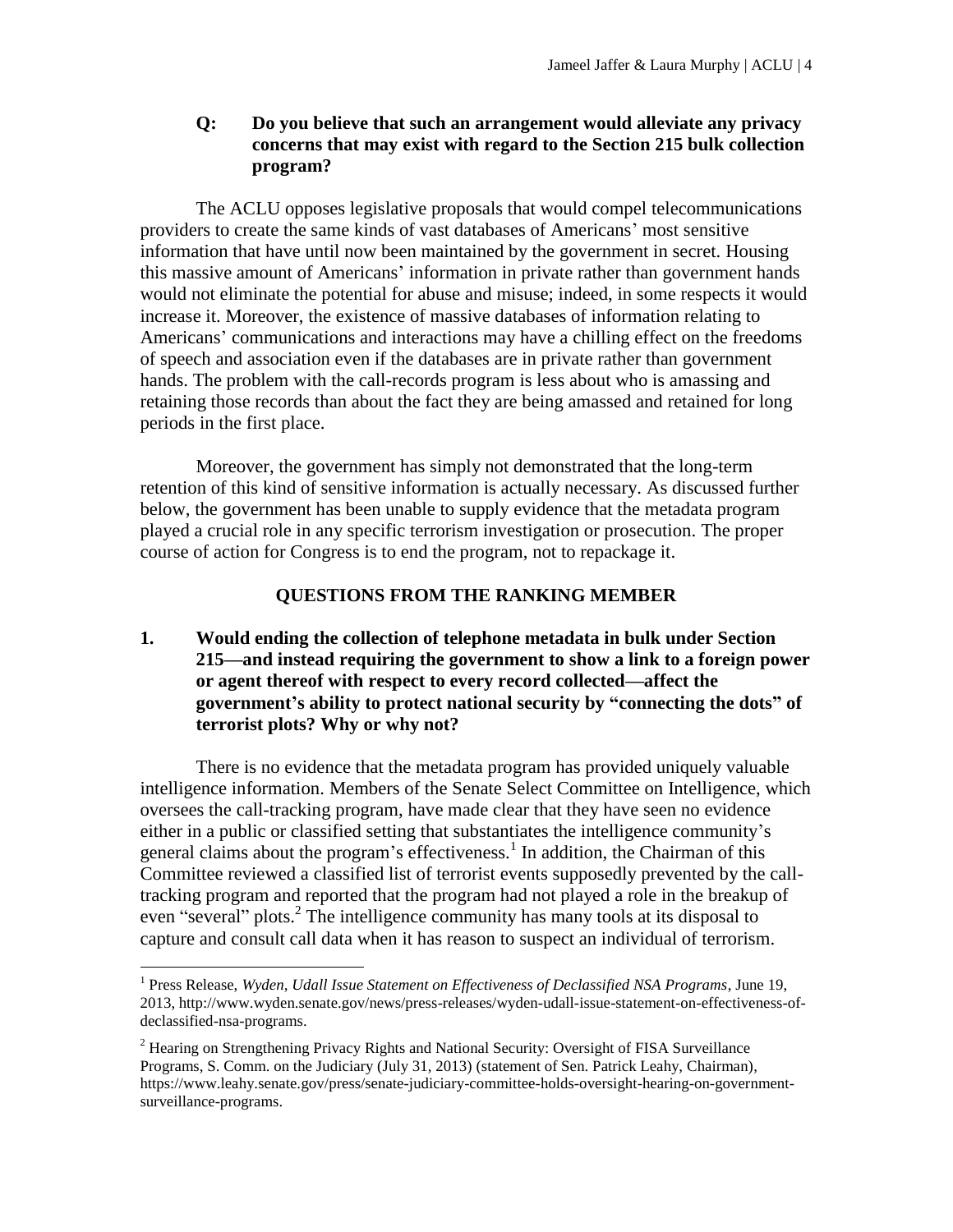Those tools include court orders under FISA and Title III, pen-register orders, nationalsecurity letters, and subpoenas—in addition to non-bulk business-records orders under Section 215. All of these tools allow the government to seek information about suspected terrorists without needlessly invading the privacy rights of millions of Americans at the same time.

Some defenders of the call-tracking program have suggested that eliminating ongoing bulk collection under Section 215 would slow down investigations in which speed is paramount, but, again, the public record is devoid of any examples of cases in which the government's possession of years of Americans' phone-call data proved to be important, let alone critical, in timely identifying a phone number of counterterrorism value. Moreover, law enforcement already has the ability to seek emergency orders or administrative subpoenas when time is of the essence. Intelligence officials have repeatedly pointed to one criminal case, *United States v. Moalin*, to defend the utility of the call-records database. But Senator Wyden recently noted to *The Washington Post* that in that case (which involved efforts to send \$8500 to the Somali terrorist group al-Shabaab) the government did not arrest the principal defendant until long after analysis of the call database helped identify him.<sup>3</sup>

**2. Some have suggested that phone companies could be required to retain the telephone metadata for later searching by the government. In your view, would such an arrangement resolve your concerns about the legality of the telephone metadata program under Section 215? Why or why not?** 

See above.

 $\overline{a}$ 

**3. Has the one-year ban on challenging non-disclosure orders under Section 215 posed practical problems or difficulties for private companies, especially since those companies may challenge the underlying order requiring the production of business records immediately? If so, what are they? Would repealing this ban help strike the correct balance between privacy and national security? Why or why not?**

It is of course impossible to know the extent to which the one-year bar has dissuaded private companies from challenging gag orders and has deprived the public of important information about the government's surveillance activities. In an analogous context, however, the recipient of a national-security letter explained the way an FBIimposed gag order had affected his ability to disclose crucial information to Congress:

The inspector general's report makes clear that NSL gag orders have had even more pernicious effects. Without the gag orders issued on recipients of the letters, it is doubtful that the FBI would have been able to abuse the NSL power the way that it did. Some recipients would have

<sup>3</sup> Ellen Nakashima, *NSA Cites Case as Success of Phone Data-Collection Program*, Wash. Post, Aug. 8, 2013, http://www.washingtonpost.com/world/national-security/nsa-cites-case-as-success-of-phone-datacollection-program/2013/08/08/fc915e5a-feda-11e2-96a8-d3b921c0924a\_print.html.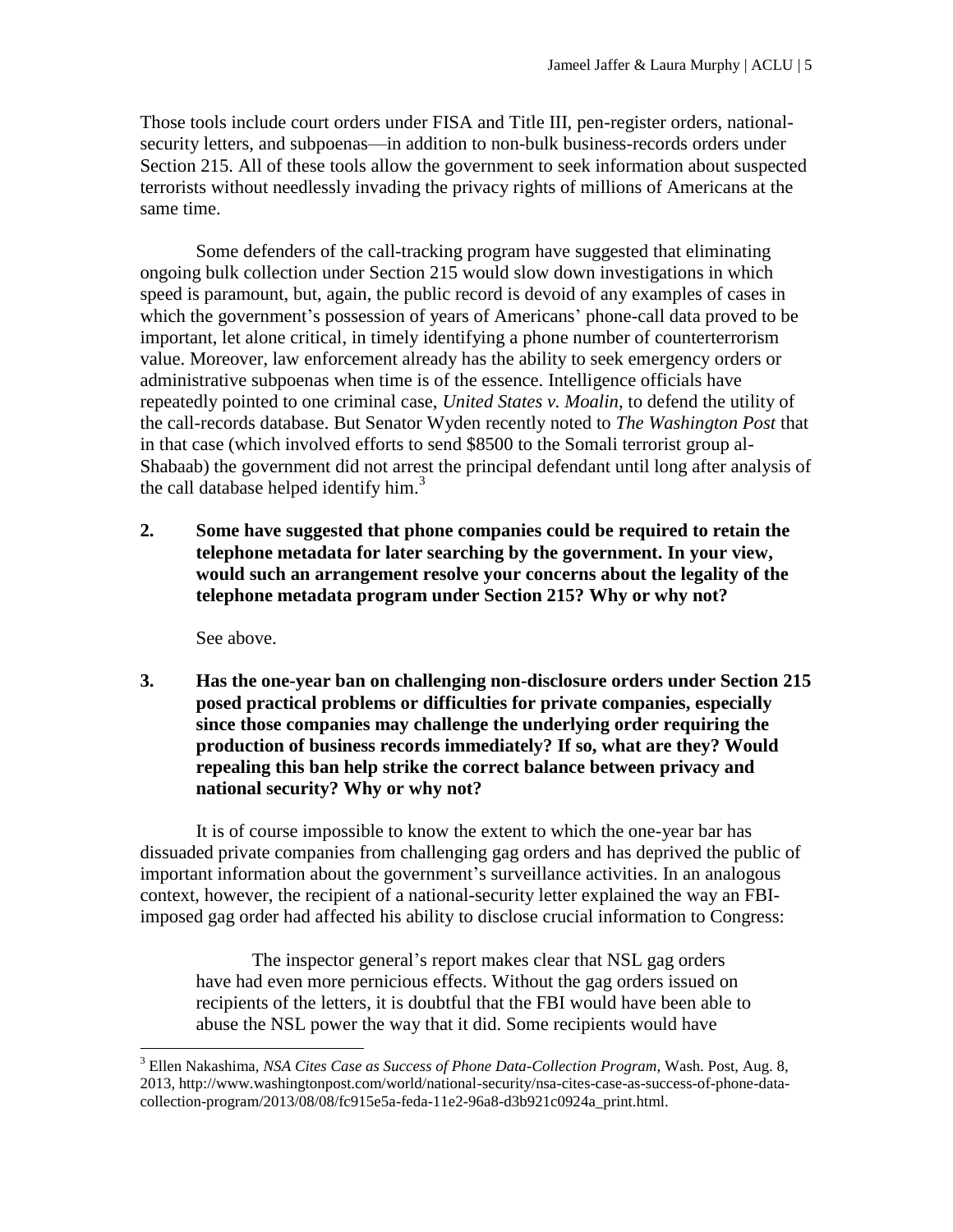spoken out about perceived abuses, and the FBI's actions would have been subject to some degree of public scrutiny. To be sure, not all recipients would have spoken out; the inspector general's report suggests that large telecom companies have been all too willing to share sensitive data with the agency—in at least one case, a telecom company gave the FBI even more information than it asked for. But some recipients would have called attention to abuses, and some abuse would have been deterred.

I found it particularly difficult to be silent about my concerns while Congress was debating the reauthorization of the Patriot Act in 2005 and early 2006. If I hadn't been under a gag order, I would have contacted members of Congress to discuss my experiences and to advocate changes in the law. The inspector general's report confirms that Congress lacked a complete picture of the problem during a critical time: Even though the NSL statute requires the director of the FBI to fully inform members of the House and Senate about all requests issued under the statute, the FBI significantly underrepresented the number of NSL requests in 2003, 2004 and 2005, according to the report.

I recognize that there may sometimes be a need for secrecy in certain national security investigations. But I've now been under a broad gag order for three years, and other NSL recipients have been silenced for even longer. At some point—a point we passed long ago—the secrecy itself becomes a threat to our democracy. In the wake of the recent revelations, I believe more strongly than ever that the secrecy surrounding the government's use of the national security letters power is unwarranted and dangerous. I hope that Congress will at last recognize the same thing.<sup>4</sup>

The danger of the one-year prohibition is that it may prevent an individual or business from disclosing important information to the public or to Congress until after the value of the information has diminished or disappeared. It is important to remember that most information in the public domain about the government's surveillance programs is provided by the government itself. Gag orders related to the government's use of these programs prevent the public from confronting concrete examples of how these programs affect Americans who are forced to comply with them. Indeed, one reason that the public and Congress have reacted so energetically to the revelations made just a few months ago is that they disclosed the existence of expansive and intrusive government powers that had remained almost entirely secret for many years. Nondisclosure provisions thwart meaningful and necessary discussion about the government's surveillance policies. As a result, they undermine the legitimacy of even properly drawn national-security policies. Wide-ranging and intrusive surveillance programs like the Section 215 call-tracking program require robust and fully informed debate. Gag orders stifle that debate.

<sup>4</sup> Anonymous, *My National Security Gag Order*, Wash. Post, March 23, 2007, http://wapo.st/XBX7g.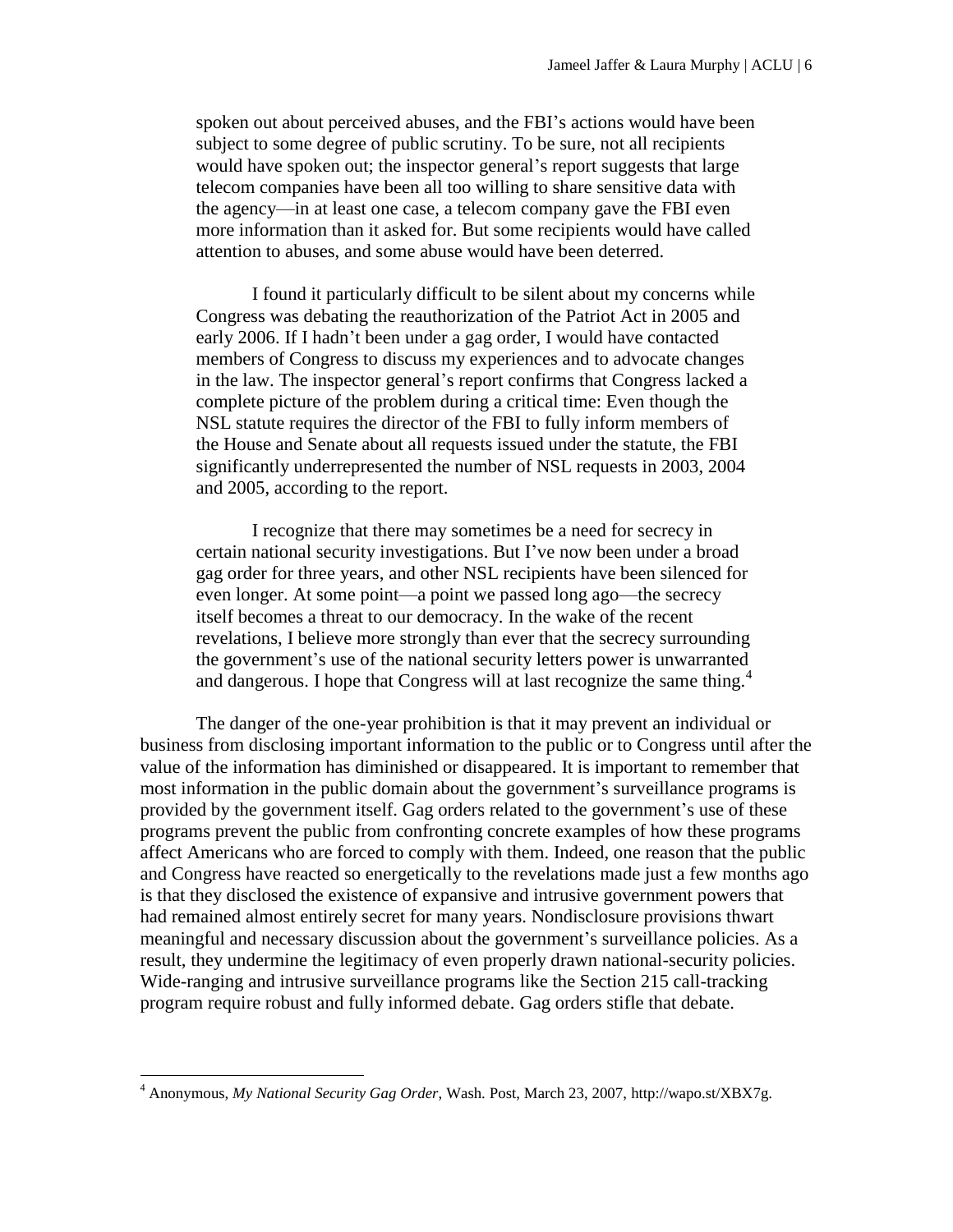At the same time, removing the one-year bar would not jeopardize national security in any way. Removing the bar, after all, would not prevent the government from imposing a gag order; its only effect would be to require the government to defend certain gag orders to a court.

As explained in earlier submitted testimony, the one-year bar is not the only problem with Section 215's gag-order provisions.<sup>5</sup> Removing the one-year bar, however, should be part of a larger reform package.

- **4. Would the government's annual disclosure to the public of the following information related to Section 215 and 702 authorities be possible as a practical matter, and would it affect the government's ability to protect national security? Why or why not? Would making such disclosures help strike the correct balance between privacy and national security? Why or why not?** 
	- **a. How many FISA court orders were issued;**
	- **b. How many individuals' (foreign and U.S. persons) information was collected;**
	- **c. How many U.S. persons' information was collected; and**
	- **d. How many U.S. persons' electronic communication contents and metadata, wire communications contents and metadata, and subscriber records were both collected and queried.**
- **5. Would the government's annual disclosure to the public of the following information related to Section 105, 703, and 704 authorities be possible as a practical matter, and would it affect the government's ability to protect national security? Why or why not? Would making such disclosures help strike the correct balance between privacy and national security? Why or why not?** 
	- **a. How many FISA court orders were issued;**
	- **b. How many individuals' (foreign and U.S. persons) information was collected;**
	- **c. How many U.S. persons' information was collected; and**
- **6. Would disclosure by companies served with FISA orders under Sections 215 and 702 of the following information to the public affect the government's ability to protect national security? Why or why not? Would permitting such disclosures help strike the correct balance between privacy and national security? Why or why not?**

<sup>&</sup>lt;sup>5</sup> See Hearing on Strengthening Privacy Rights and National Security: Oversight of FISA Surveillance Programs, S. Comm. on the Judiciary (July 30, 2013) (written testimony of Jameel Jaffer and Laura Murphy), http://1.usa.gov/18CuNpF (discussing, among other things, the requirement that reviewing courts defer to the government's determination of whether secrecy is necessary).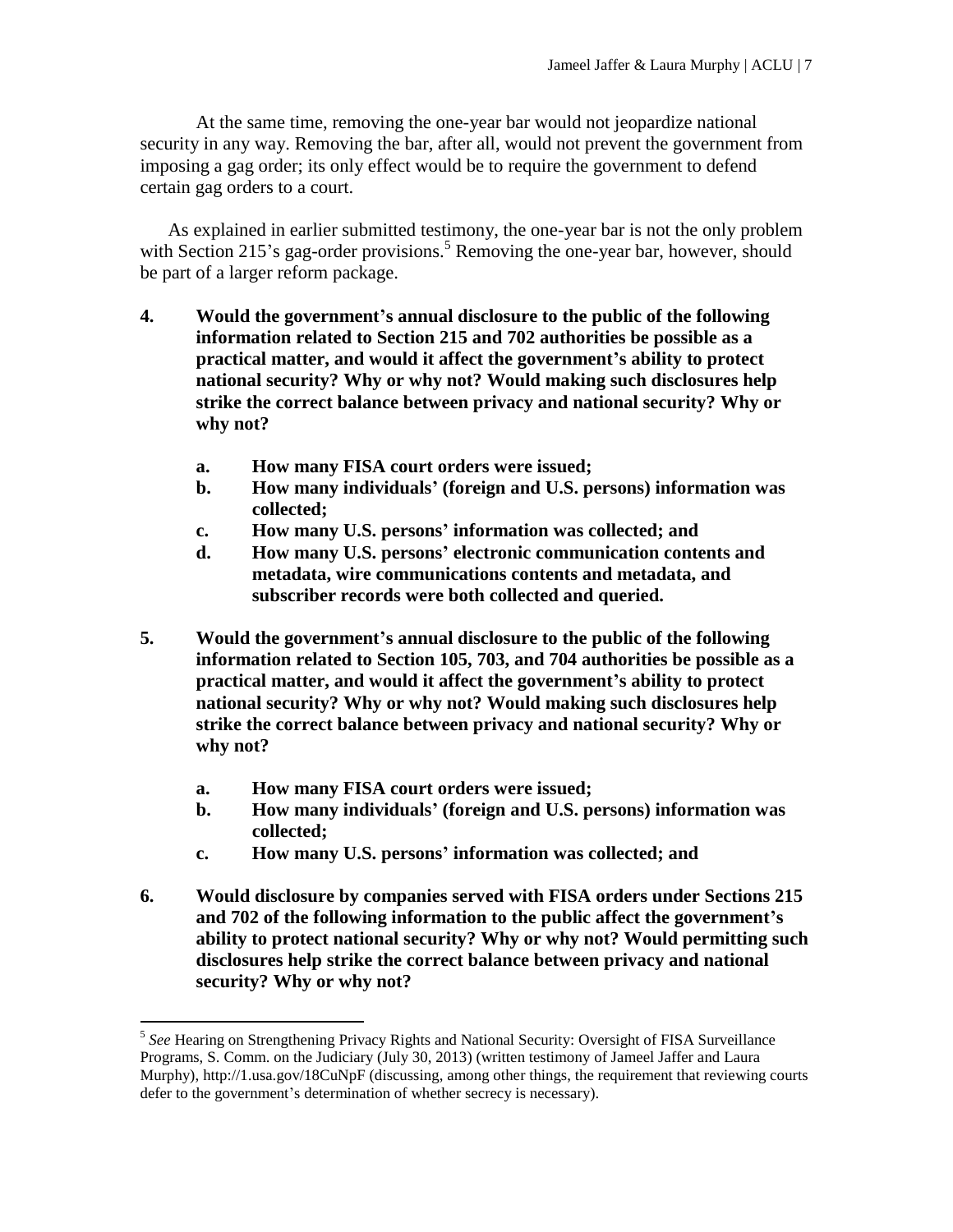- **a. How many FISA court orders the company received;**
- **b. The percentage of those orders the company complied with;**
- **c. How many of their users' information they produced; and**
- **d. How many of their users' electronic communication contents and metadata, wire communications contents and metadata, and subscriber records were produced.**
- **7. Would disclosure by companies served with FISA orders under Sections 105, 703, and 704 of the following information to the public affect the government's ability to protect national security? Why or why not? Would permitting such disclosures help strike the correct balance between privacy and national security? Why or why not?**
	- **a. How many FISA court orders the company received;**
	- **b. The percentage of those orders the company complied with; and**
	- **c. How many of their users' information they produced.**

As we wrote in our earlier-submitted written testimony, the public should have access to basic statistics concerning the government's use of new surveillance authorities. Amendments to FISA made since 2001 have substantially expanded the government's surveillance authorities, but the public lacks crucial information about the way these authorities have been implemented. Rank-and-file members of Congress and the public have learned more about domestic surveillance in last three months than in the last several decades combined.

We know of no practical reason why the government could not disclose the statistics listed above. If the government cannot say precisely how many U.S. persons' information was collected, Congress should require it to disclose an estimate. Neither Congress nor the public can evaluate the implications of the government's surveillance activities without knowing how broad those activities are.

Nor do we know of any reason why private corporations could not disclose the statistics listed above. Some private corporations have said they would like to disclose these statistics in order to help the public understand what steps they are taking to protect their customers' privacy.<sup>6</sup> Some of these corporations have said that the restrictions on their disclosure of these statistics puts them at a disadvantage vis a vis their competitors in other countries.<sup>7</sup> On June 18, 2013, Google and Microsoft separately petitioned the

<sup>6</sup> *See, e.g.*, Ted Ullyot, *Facebook Releases Data, Including All National Security Requests*, Facebook Newsroom, June 14, 2013, https://newsroom.fb.com/News/636/Facebook-Releases-Data-Including-All-National-Security-Requests ("We will continue to be vigilant in protecting our users' data from unwarranted government requests, and we will continue to push all governments to be as transparent as possible.").

<sup>7</sup> *See, e.g.*, Ryan W. Neal, *NSA Surveillance Costing U.S. Businesses Billions: PRISM, XKeyScore Hurt American Cloud Companies*, Int'l Bus. Times, Aug. 9, 2013, http://www.ibtimes.com/nsa-surveillancecosting-us-businesses-billions-prism-xkeyscore-hurt-american-cloud-companies.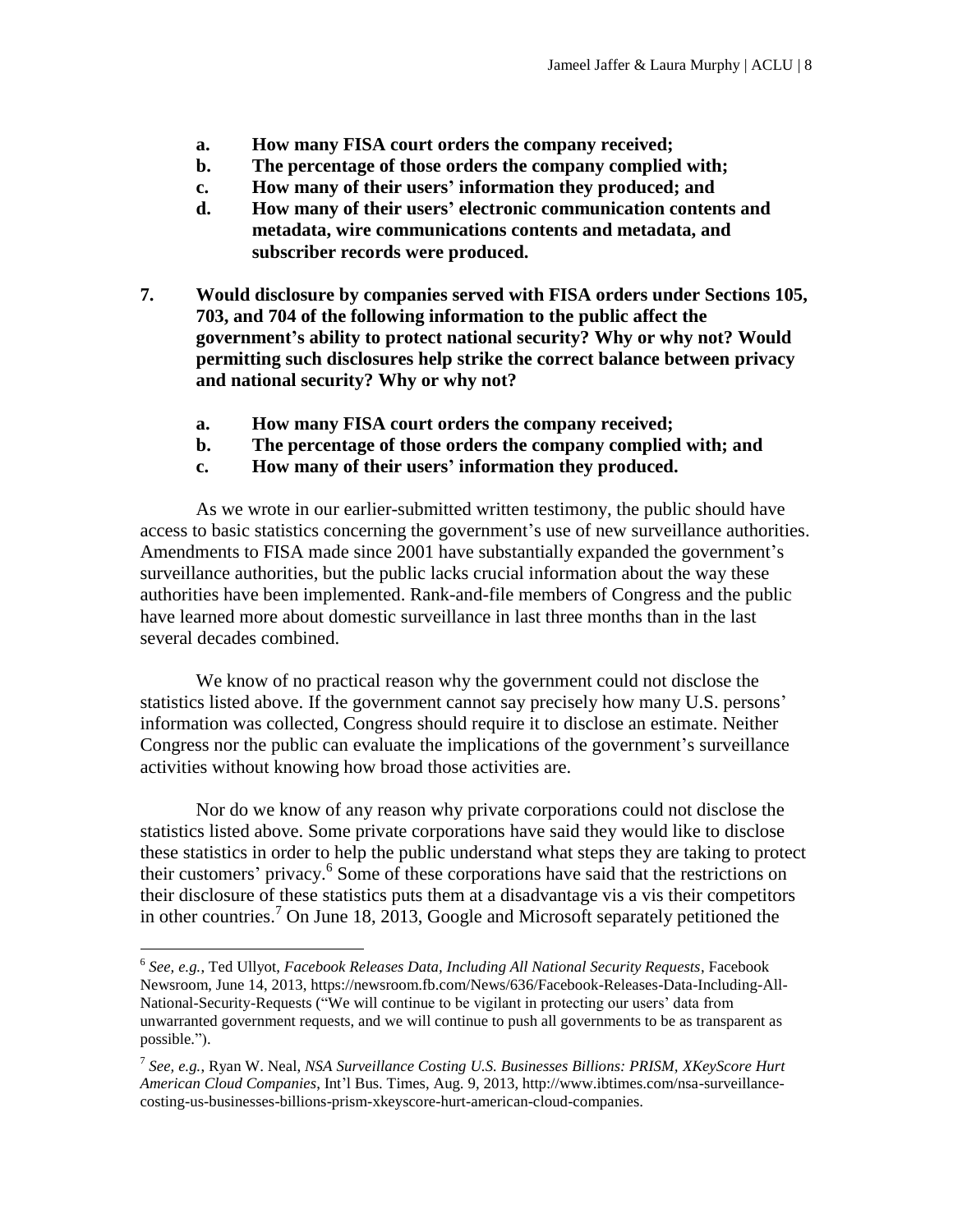FISC arguing that the First Amendment permitted them to release aggregate statistics about two categories of national-security requests: those issued under Section 215 and Section 702.<sup>8</sup> (These companies already disclose broad approximations of the number of national-security letters they receive, but they have not been permitted to disclose the exact number, or the number of individuals whose privacy was implicated by these letters.<sup>9</sup>) More recently, a coalition of Internet companies including Google and Microsoft—as well as other technology giants like AOL, Apple, Facebook, Mozilla, Twitter, and Yahoo!—signed a public letter addressed to the President, this Committee, and others urging the government to allow regular reporting of statistics reflecting: (1) the number of government requests that they receive under surveillance authorities like Section 215, Section 702, and the national-security-letter statutes; (2) the number of individuals, accounts, or devices about which the government requested under each authority; and (3) the number of requests under each authority that sought communications content, subscriber information, or other information.<sup>10</sup> The companies also requested that the government itself publish a regular "transparency report" that aggregates the total number of requests the government makes under its surveillance authorities as well as the total number of individuals affected by those requests.

It is important to note that aggregate statistics alone would not allow the public to understand the reach of the government's surveillance powers. As we have seen with Section 215, one application may implicate the privacy of millions of people. It is crucial that Congress require the disclosure of richer statistical information as well as relevant decisions of the FISC.

The release of this information would not compromise national security. There may be a very narrow category of exceptions—for example, the release of certain information by a small Internet Service Provider could, in certain time-limited circumstances, tip off one of its clients about surveillance directed at it. But these exceptions will quite clearly be rare, and any rules surrounding statistical releases can be crafted in ways that avoid these kinds of problems. (One possibility would be to permit private corporations to disclose precise numbers only if they received more than ten demands under a given national-security provision, and otherwise to disclose only that they received between one and ten demands under that provision.)

<sup>&</sup>lt;sup>8</sup> See Motion for Declaratory Judgment of Google Inc.'s First Amendment Right to Publish Aggregate Information About FISA Orders, *In re Motion for Declaratory Judgment*, Misc. 13-03 (FISC June 16, 2013), http://www.uscourts.gov/uscourts/courts/fisc/misc-13-03-motion.pdf; Microsoft Corporation's Motion for Declaratory Judgment or Other Appropriate Relief Authorizing Disclosure of Aggregate Data Regarding Any FISA Orders It Has Received, *In re Motion to Disclose Aggregate Data Regarding FISA Orders*, Misc. 13-04 (FISC June 16, 2013), http://www.uscourts.gov/uscourts/courts/fisc/misc-13-04 motion.pdf.

<sup>9</sup> *See, e.g.*, Google, Transparency Report: User Data Requests, https://www.google.com/transparencyreport/userdatarequests/US/.

<sup>&</sup>lt;sup>10</sup> Letter from Coalition to President Barack Obama *et al.* (July 18, 2013), https://www.aclu.org/files/assets/weneedtoknow-transparency-letter.pdf.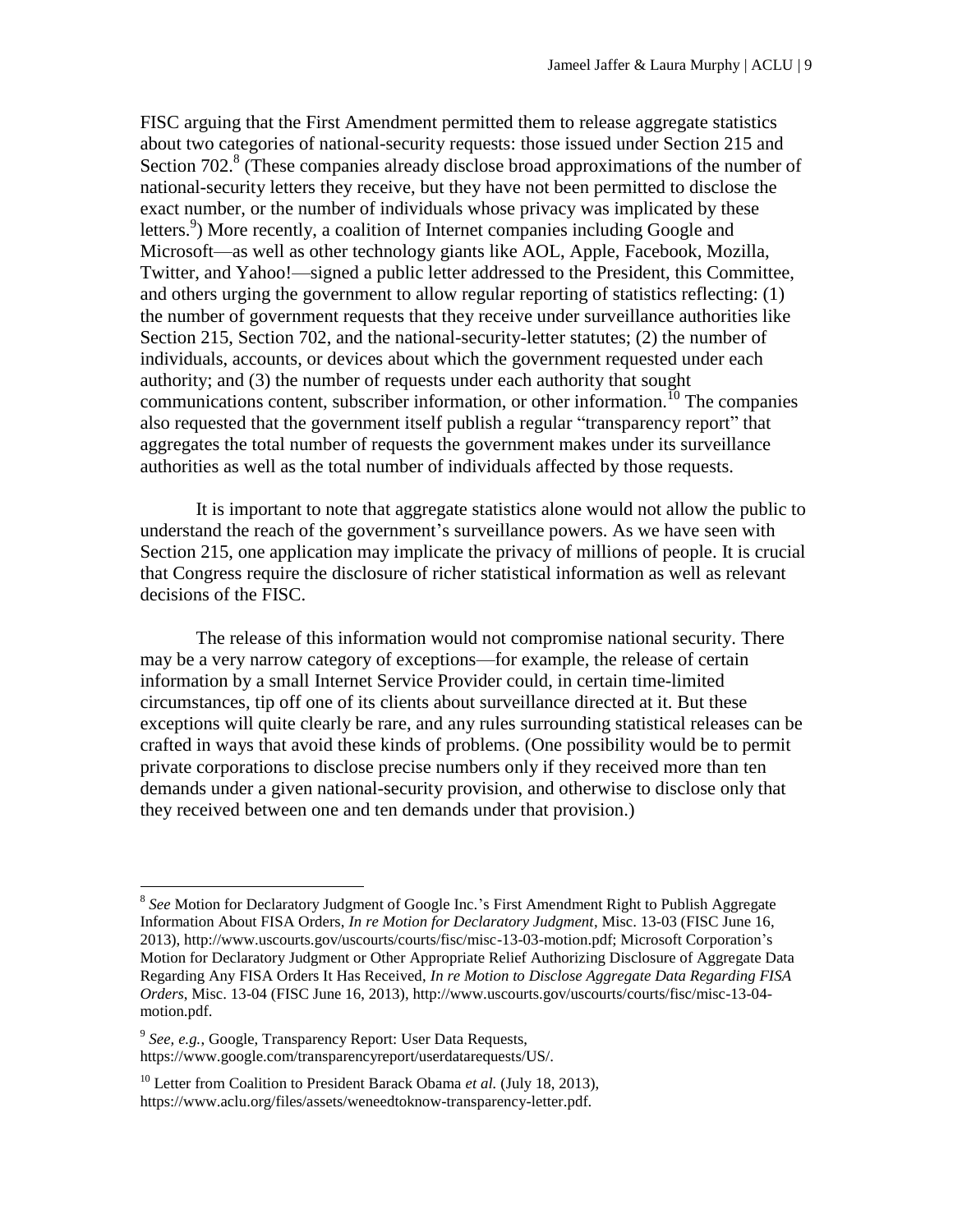Again, the release of these statistics would permit a more informed debate about the government's surveillance activities. It would also increase the democratic legitimacy of practices that the country collectively chooses to endorse. In the long run, it could also restore the confidence of Americans and others in the American companies that hold so much sensitive information relating to their users.

**8. When the government makes an application to a court for a wiretap or a search warrant in a typical criminal case, the target is not represented before the court. In contrast, would the appointment of a permanent office of independent attorneys tasked with reviewing all of the government's applications before the FISC and advocating against the government help strike the correct balance between privacy and national security? What about providing FISC judges the ad-hoc ability to seek the advice of an independent attorney to address rare, novel questions of law? Why or why not?**

The ACLU generally supports proposals to make proceedings before the FISC adversarial. In particular, we support the FISA Court Reform Act of 2013 sponsored by Senators Blumenthal, Wyden, and Udall. That bill would create an Office of the Special Advocate (OSA) to advocate before the FISC for legal interpretations that minimize the scope of intrusion into individual privacy. The OSA would have the authority to appeal FISC decisions. The bill would also allow third parties to participate as amici in cases involving significant or novel issues of law. Finally, it would require the disclosure of significant legal opinions issued by the FISC and the FISCR.

As we stated in our earlier-submitted testimony, we believe that any reform to the FISC should be paired with reforms to the substantive surveillance laws. These laws, including Sections 215 and 702, are far too broad, and no structural reform will be meaningful if the substantive surveillance laws are not significantly narrowed.

**9. Do you believe that the FISC is a rubber stamp for the government? If not, what explains the government's high success rate before it? Is that success rate in part the product of a "give and take" process by which the Court reviews the government's applications and provides feedback?**

The true problems with the FISC are structural ones—meaning they are capable of being addressed by Congress. In a letter to the Chairman of this Committee dated July 29, 2013, Presiding Judge of the FISC, the Hon. Reggie B. Walton, explained the process by which FISC orders are approved and addressed several questions from the Chairman about the operation of the court.<sup>11</sup> Judge Walton described the work of the FISC as an essentially collaborative process between FISC judges, clerks, and staff and government attorneys.<sup>12</sup> He also generally outlined the procedures the court uses to approve regular

 $\overline{a}$ <sup>11</sup> See Letter from Hon. Reggie B. Walton, Presiding Judge, FISC, to Sen. Patrick Leahy, Chairman, Senate Judiciary Committee (July 29, 2013), http://www.scribd.com/doc/156993381/FISC-letter-to-Leahy.

<sup>12</sup> *See id.* at 5–7.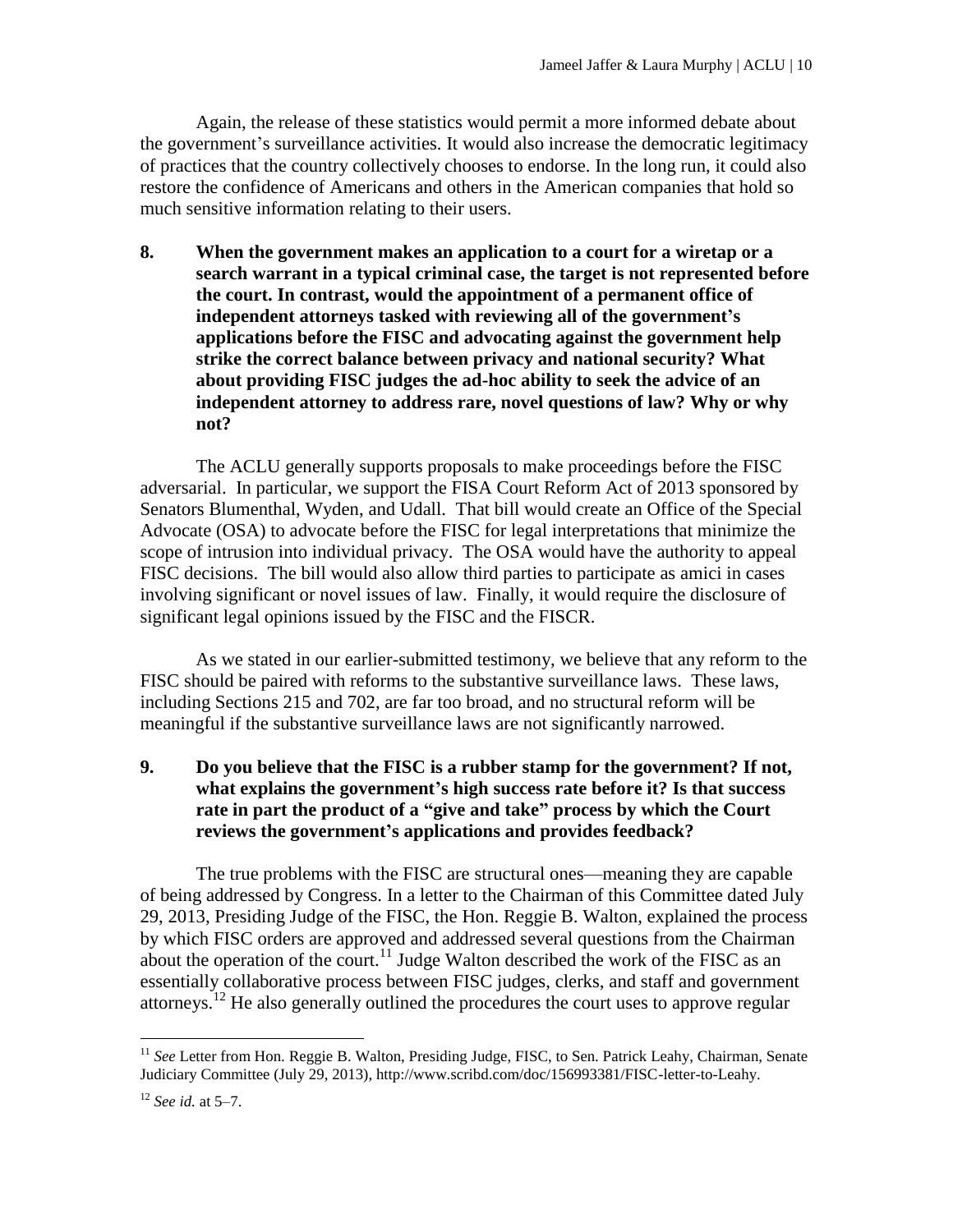FISA orders, bulk-collection orders under Section 215, as well as Section 702 applications.<sup>13</sup> In doing so, Judge Walton noted the oft-cited statistic that final FISA applications are approved more than 99% of the time. And he provided a rare window into the operation of an extremely and unusually secretive judicial institution.

As Judge Walton's letter notes, the FISC was created to hear individualized surveillance applications, but its docket has changed quite dramatically in recent years. Thirty years ago, the FISC's principal task was to determine whether the government had, in any given case, demonstrated probable cause to believe that a specific surveillance target was an agent of a foreign power. *See* 50 U.S.C. § 1805(a)(2). Today, the FISC addresses novel and complex statutory and constitutional questions in order to evaluate the lawfulness of broad surveillance programs that rely on complicated and quickly changing technology.

## **10. Does the Fourth Amendment or any other protections under the Bill of Rights apply to non-U.S. persons in foreign countries? Why or why not? What does this mean for orders issued under Section 702?**

Orders issued under Section 702 must conform to the Fourth Amendment not because non-U.S. persons in foreign countries have Fourth Amendment rights but because Americans and others living in the United States have Fourth Amendment rights. Because Americans have a reasonable expectation of privacy in their international communications, surveillance that implicates those communications must conform to the Fourth Amendment's requirements.

This is not to say that Congress should be indifferent to the privacy rights of foreigners living outside the United States. The United States has obligations to respect and protect the rights to privacy and free expression under international instruments like the Universal Declaration of Human Rights and the International Covenant on Civil and Political Rights. It also has a political interest in respecting the privacy rights of foreigners outside the United States. As the Chairman of this Committee has said "repeatedly, . . . just because we have the ability to collect huge amounts of data does not mean that we should be doing so."<sup>16</sup> The damage to the credibility and moral authority of the United States that these surveillance programs has inflicted is plain, and the government's ability to apply pressure to other countries who engage in violations of human rights has been significantly diminished.

#### **11. To what extent, if any, can more information about FISA opinions be disclosed to the public without compromising the protection of national security?**

Public access to the FISA Court's substantive legal reasoning is essential. Without it, some of the government's most far-reaching policies will lack democratic legitimacy.

<sup>13</sup> *See id.* at 1–5.

<sup>16</sup> *See* Statement of Sen. Patrick Leahy, *supra* note 2.